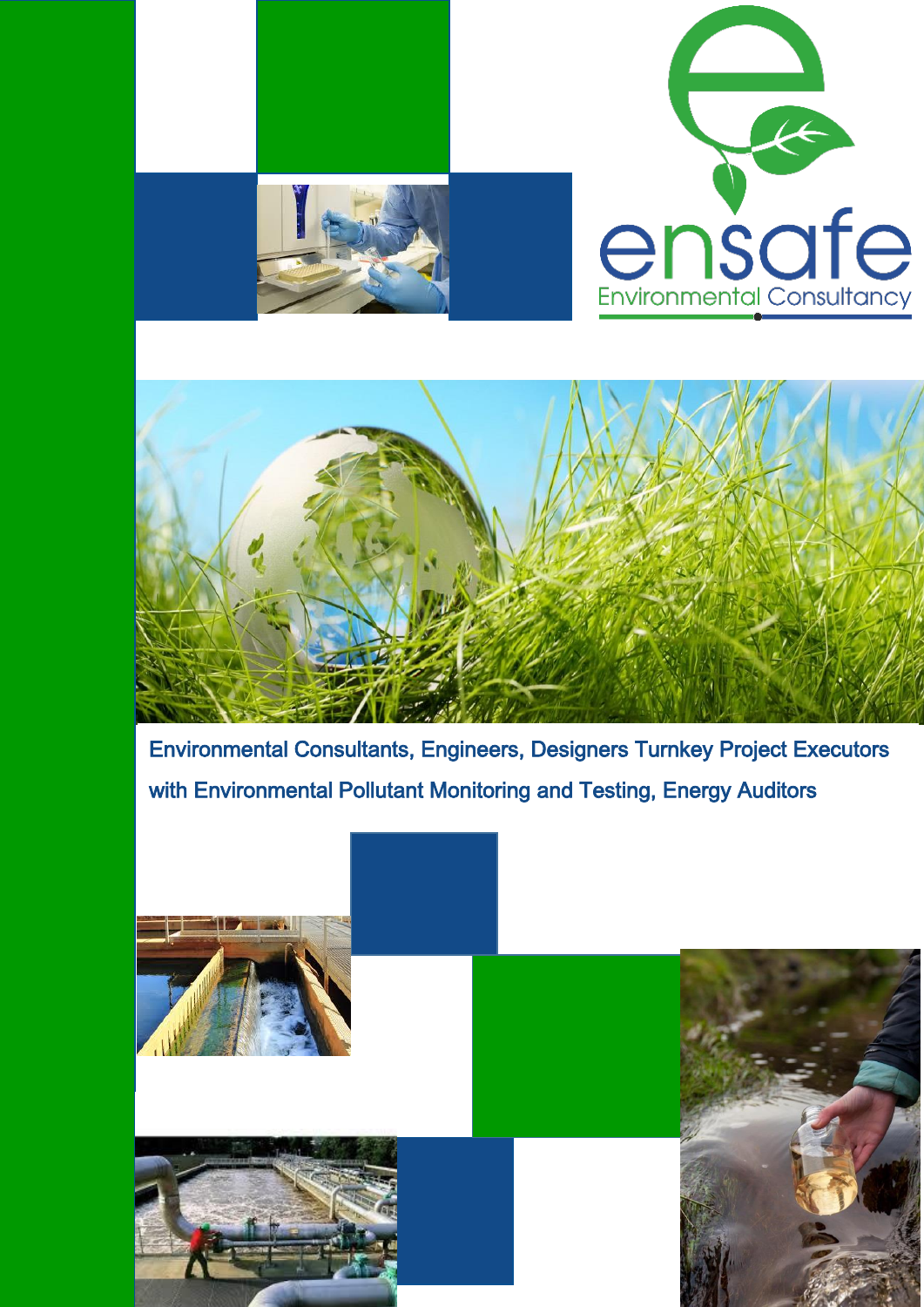

# About us

Thought of founding the firm came in 2011 and established in 2014 with associates and technocrats of Environmental Engineering field. The sustainable growth with environmental improvement is the key factor considered for the services to preserve the environment. ensafe has dedicated team of Environmental specialists and scientists to guide & direct the clients to improve the environment.

ensafe is committed to continuous enhancement in our services through Technological upgradation, Stringent Monitoring, norms & process control through team work and review of Quality, Health & safety concerning sustainable environment

# Vision

To become a leading group of Environmental, Energy, Engineering Consultants and Turnkey projects executors with global footprint by 2022.

# **Mission**

To become well known Environmental and Energy consultants domestically by 2019.

To become Environmental Turnkey project executors & Exporters with global footprint to join sustainable development worldwide by 2019.

To become leading Environmental, Energy and Engineering consultants by 2022.

# Core Competence:

- Environmental Techno-legal advisory and compliance services like NOC/CTE, CCA/CTO from GPCB, RSPCB, SPCB, CPCB and EIA, EC, Forest Clearance, Rapid EIA from MoEFCC
- Water & Wastewater treatment plant (ETP,STP,ZLD & WTP) Turnkey Projects design & Execution
- Environmental Audit & Monitoring of Water, Wastewater, Air, Noise, Soil
- Environmental Laboratory Services
- Wastewater treatment plant (ETP,STP,ZLD & WTP) preventive and comprehensive Operation & Maintenance Services
- Energy Audit and resource efficiency measures







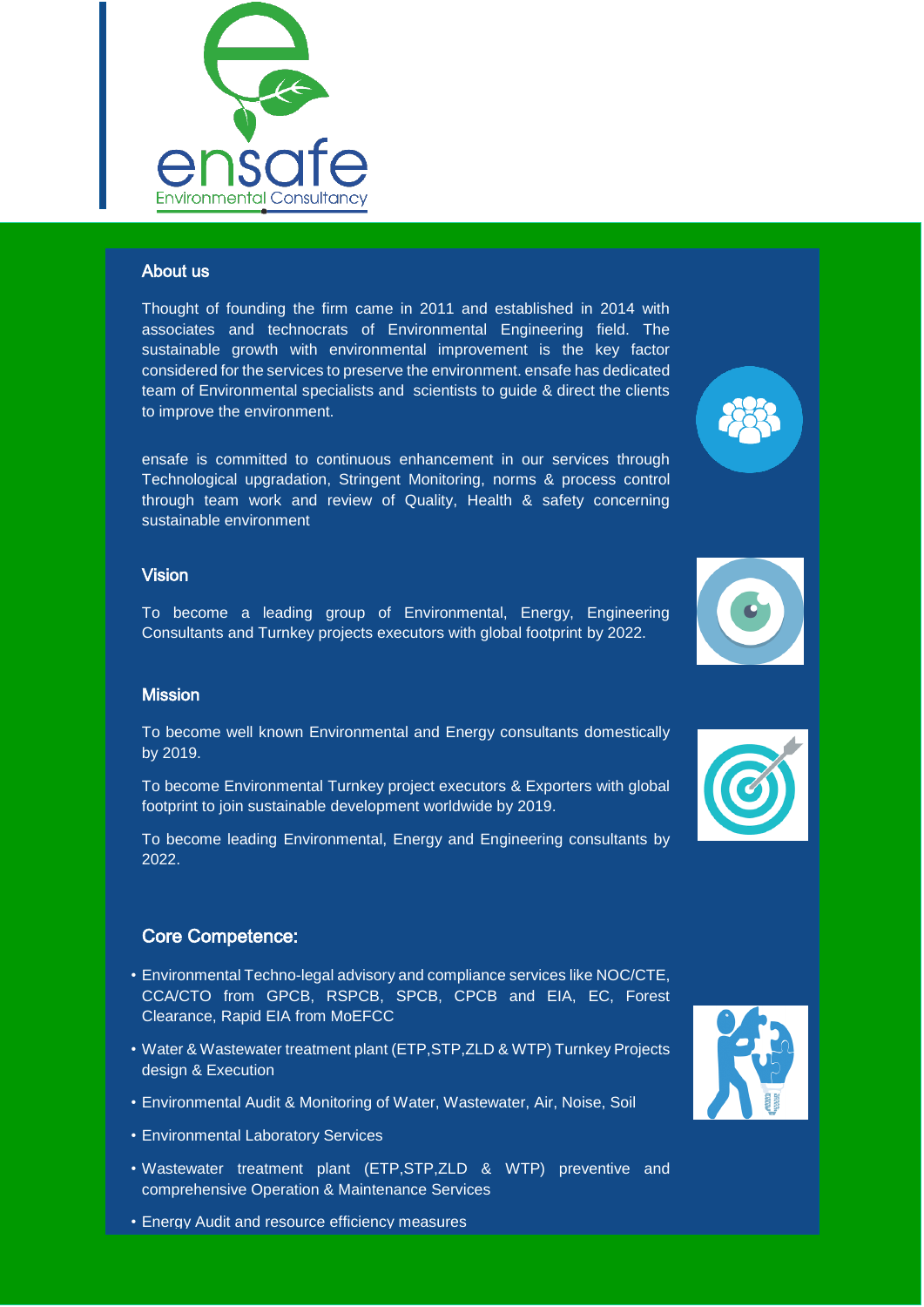

# ensafe Environmental Consultancy

Environmental Consultants, Engineers, Designers Turnkey Project Executors with Environmental Pollutant Monitoring and Testing, Energy Auditors

# **Brief Overview of Services**

The company is navigated by highly motivated, committed, technically sound and in-house as well as outside technocrats with access of highly equipped advanced laboratory, technologies, equipments with latest knowledge of global technologies to give one stop client and environment friendly solutions obtained through conferences and learning & development programs supported by industry experts.

### **Techno-Legal advisory**

- Obtaining NOC/CTE and CCA/CTO from GPCB, RSPCB, SPCB
- Environmental Clearance from MoEF&CC
- Environmental Impact Assessment (EIA) study & Rapid EIA
- Environmental compliances guidance
- Environmental Audit

#### **Environmental Laboratory**

- Water, waste water, soil & sediment samples for physical, chemical, Biological & Micro-biological Parameters
- Ambient air Quality Analysis
- Stack and other source level Analysis

# **Environmental Monitoring**

- Water, Ground water, Waste water, Soil
- Ambient air Quality Monitoring
- Stack and other source level Monitoring
- Noise Level Monitoring
- Meteorological Monitoring